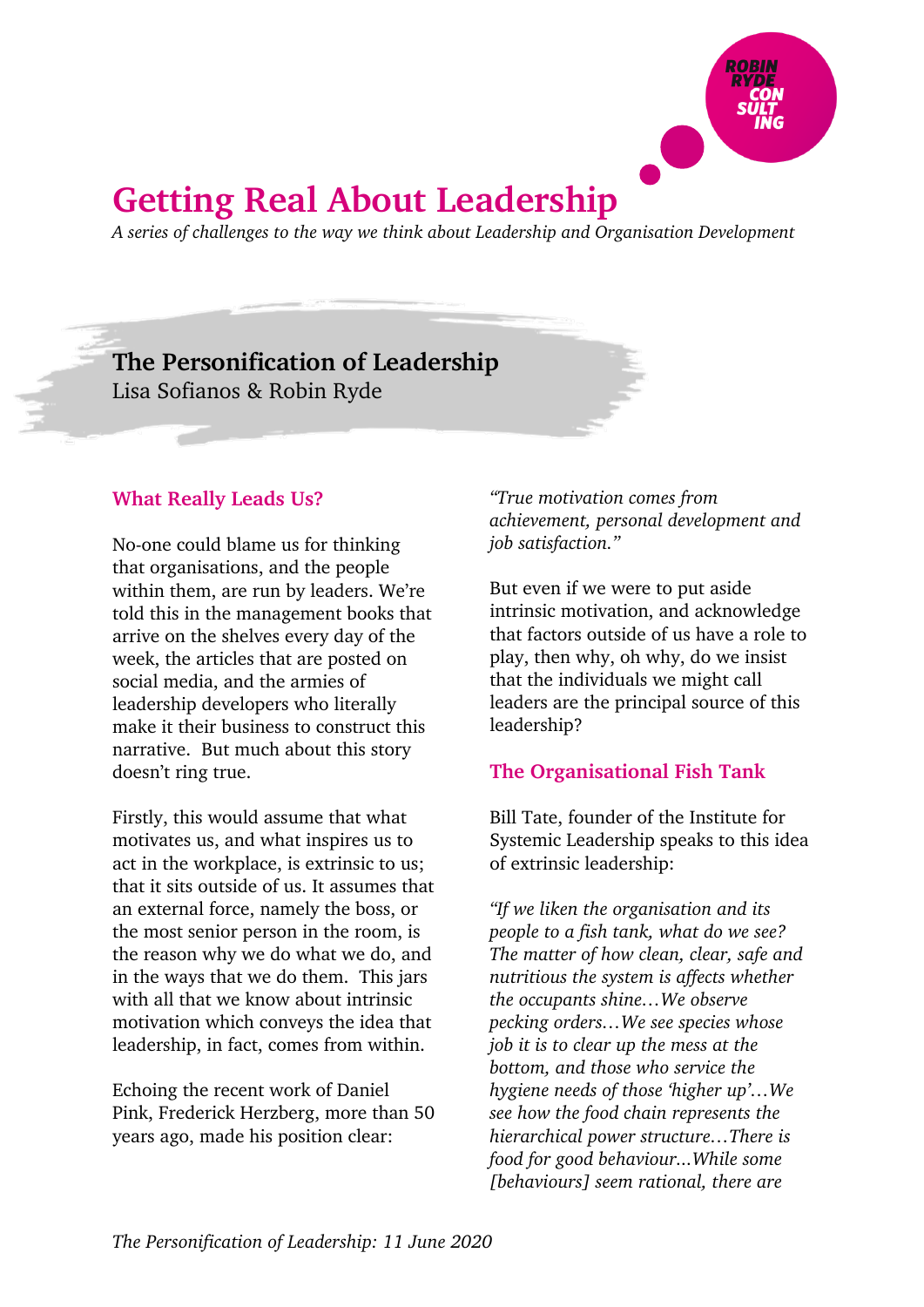*other things that are dark and in the shadows"* 

This metaphor beautifully captures the complexity of the sources of leadership found in the fish tank that while including the individuals we typically call leaders, it recognizes them as only one force amongst many that encompass the organisational structure, the culture, the reward systems, work allocation and so on. Leadership is expressed by the organisational system, and it is the system, **in all its variety**, that moves us.

#### **The "Great" Misdirection by Leadership Developers**

The problem is that we have lent far too heavily on the idea that organisations can be changed, can be led, and can be run by a small number of what would have to be supremely powerful individuals; namely those individuals that we call leaders.

Leadership developers (and we acknowledge that we are one of this clan), have to accept some of the blame for this deception. We have effectively 'personified' leadership making it all about the qualities of personal effectiveness that leaders need to possess, or more disingenuously, that leaders need to develop, in order to deliver this Herculean task; a task that was always out of reach, and always about much more than personal qualities. In doing so we have managed to let in once again the heroic 'Great Man Theory', this time through the back door, and may even have contributed to an epidemic of 'Impostor Syndrome'. And if you doubt that the 'Great Man

Theory' of leadership is alive and kicking, just scan the shelves of any bookstore (virtual or otherwise), or the blogs found on social media for the contiguous use of the words 'great' and 'leadership'; it's rife.

### **A Realistic Approach**

How then should we approach leadership? We'd like to suggest:

- 1. **Shift attention away from the term 'leader' with all the unhelpful baggage it brings, and instead towards the concept of 'leadership'.** This appropriately lets into the work a broader range of forces intrinsic and extrinsic - that lead and inspire organisational outcomes
- 2. **Strengthen capabilities in systemic thinking.** In almost all cases organisational systems will be more powerful than the individuals that pass through them. Time is well spent in thinking systemically and developing the approaches to intervene in the system where needed. The likes of Warner Burke and Bob Marshak offer some helpful insights into this.
- 3. **Replace the notion of 'great leadership' with the more realistic and helpful concept of 'skilled leadership'.** This directs attention away from personal traits and qualities towards the work that needs to be done and the skills needed to be successful. Thankfully there's no space for heroes here.